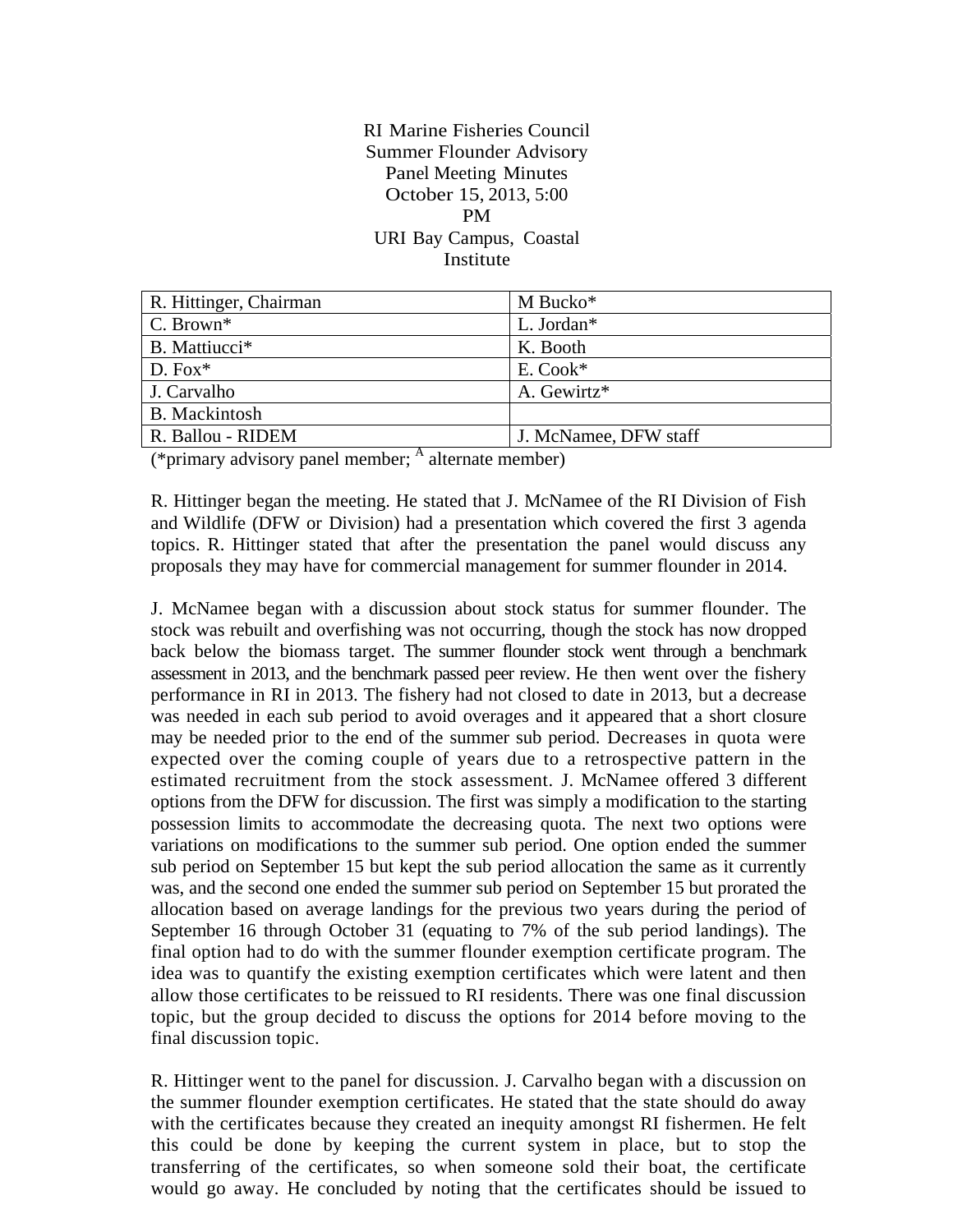people not vessels, and he noted the whole program was a mistake because DEM did not have the right to create property. C. Brown noted that he was opposed to changing the current program. He felt removing the program would allow effort to increase and the fishery could not currently accommodate any increase in effort. B Mackintosh stated that he felt gillnetters should be allowed in to the aggregate program even without an exemption certificate as it would help with discard issues in that fishery, but he was opposed to changing the current exemption certificate program. B. Mattiucci stated that he also was opposed to changing the current program. He felt the program protects the winter fishery so the system should be kept as is.

D. Fox wanted more information including the number of how many of the existing permits were believe to be latent and how many were inactive. There was further discussion on the definitions of latency and inactivity. D. Fox concluded that if changes were to be made, there should be rules put in place to make sure the new vessels being offered the permits were not much larger in length or horsepower than the vessel issued the original permit. He would be for this change but needed more info before he could make a final decision.

C. Brown noted that vessels could be allowed in the aggregate even without an exemption certificate but they simply could not exceed 200 pounds in any one day.

The group moved on from the exemption certificate discussion to the other management options. A. Gewirtz stated that he favored the first option (keeping the allocation the same but shortening the summer sub period). His only hesitation was that this would create a discard problem in winter 2 because the possession limits would have to be decreased. K. Booth stated that he didn't think this would be too big of a problem as it could be managed by possession limit adjustments. B. Mattiucci had previously noted his opposition to option 2 as presented (shortened summer sub period with prorated pounds).

R. Hittinger asked to finish up the final topic of discussion and turned back to J. McNamee. J. McNamee stated that the final item for discussion was to begin talking about a sector program. This program would not be for 2014, but for 2015. J. McNamee gave a little background stating that they had a symposium, a workshop, and had vetted additional ways of creating flexibility for fishermen, but in the end none of the additional options were favored. The Director wanted to provide flexibility and ways for fishermen to manage their businesses more efficiently, while decreasing discards and to this point the sector pilot program that had been run showed the most promise. The presentation had a number of proposed objectives and goals for the proposed program. J. McNamee concluded by stating that this was the beginning of the discussion that would take place over the coming year, but noted that this would be an opportunity to see a specific proposal rather than discussing either the pilot project or the concept of a sector program.

R. Hittinger turned back to the panel for discussion. B. Mattiucci stated that this type of program was unfair, unconstitutional, there were problems of inconsistency with the previous pilot program, and he was unequivocally opposed to a sector program. He went on to state that he wanted the situation where these discussions were brought forward at the last minute to stop. They should be brought forward ahead of time with ample time to meet and discuss these dramatic changes to fishery management. J. McNamee noted that this was exactly the point of bringing this forward over a year ahead of time.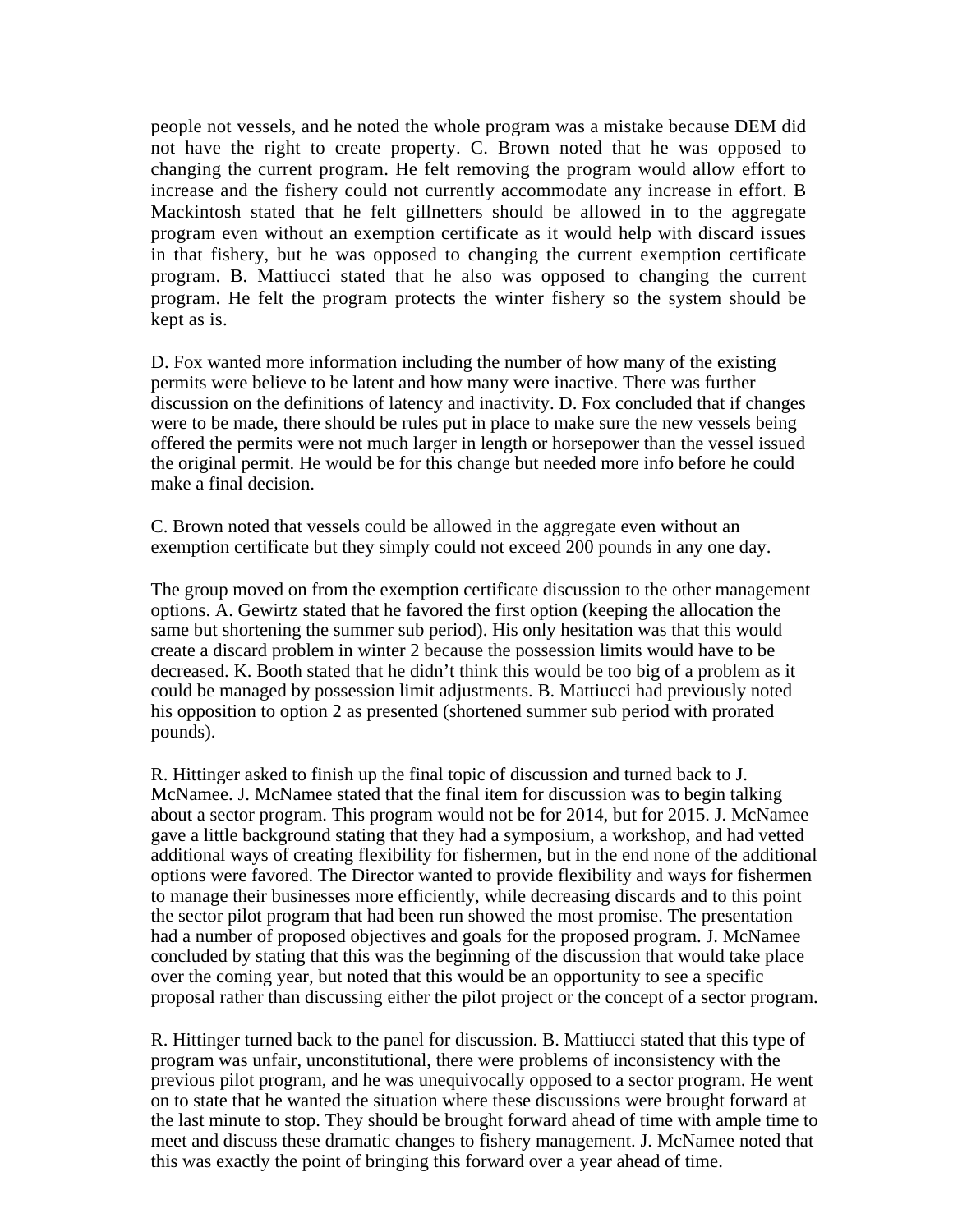K. Booth stated that the DFW should model out some of the different scenarios (i.e. if 50% of the draggers joined sectors what would the allocations look like, etc) and then bring those scenarios forward for review by the panel.

D. Fox stated that they should consider not only a cap on the number of vessels in a sector, but also a cap on the amount of allocation a single sector could accumulate.

C. Brown stated that the program should not have a set and static historical period to set allocations. If the allocation was more dynamic, it would allow new entrants to avail themselves of sector opportunities in the future.

A. Gewirtz stated that he had a good experience in the sector program but he does worry about individuals being forced in to sectors from a fear of being shut out of the fishery. He went on to note that it is very difficult to manage a personal allocation, so there would be a steep learning curve for those who had not worked in a system like this in the past.

J. Carvalho stated that he was opposed to sector programs due to the inequity that they create. He felt that management should be plain, simple, and fair. He offered a counter proposal for consideration. He felt that there should be no sub periods and a single possession limit should be set for the entire year that would maintain an open fishery. He felt this would be the most equitable program that could be developed. D. Fox stated that this was not a feasible proposal as it was not possible to set a single possession limit that would stay open the whole year and allow some level of economic sense for larger offshore vessels.

This concluded the discussions and R. Hittinger adjourned the meeting.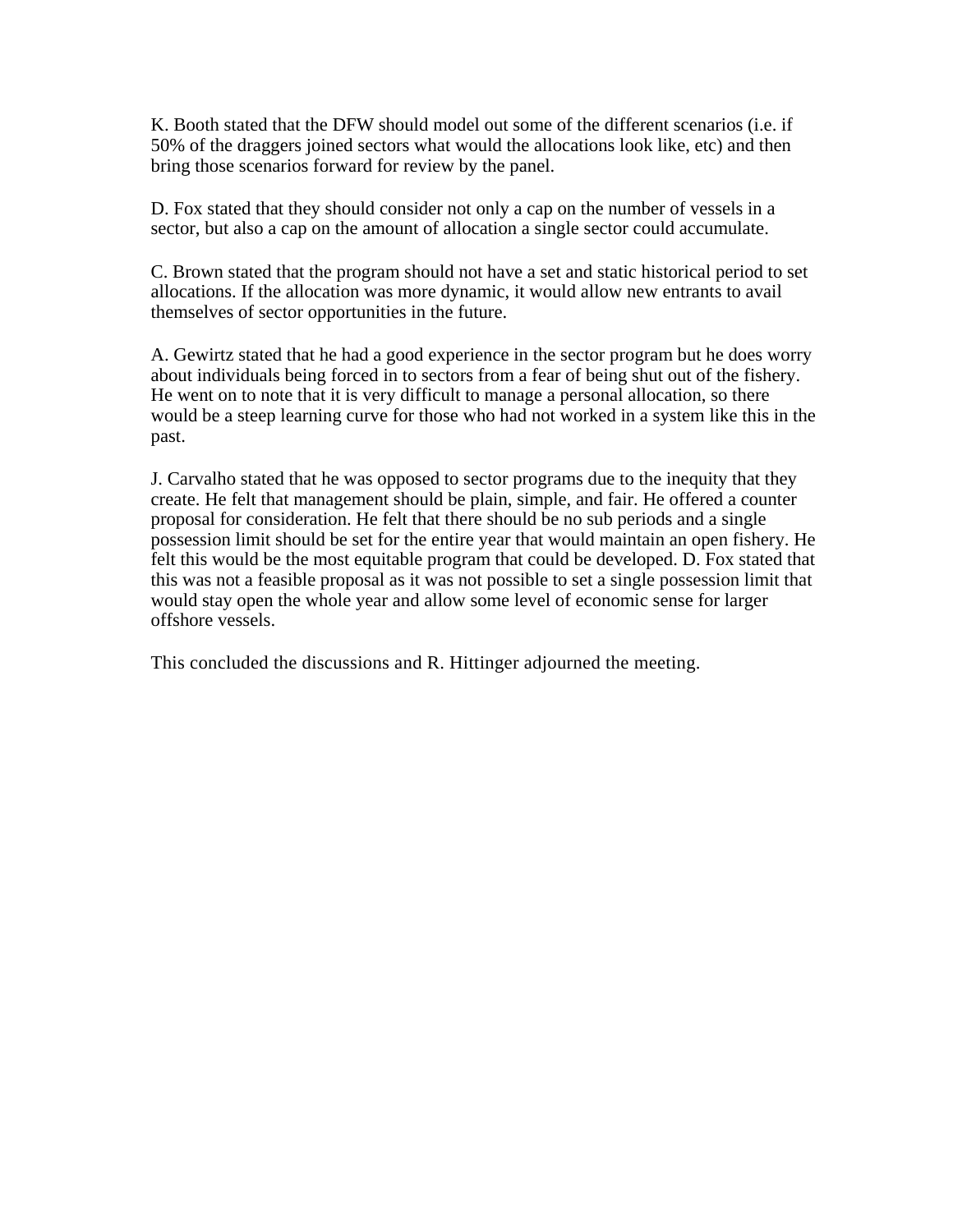**Summary of Summer Flounder Stock Status, 2013 Rhode Island Commercial Fishery Performance, and DFW Recommendations for the 2014 Summer Flounder Fishery**

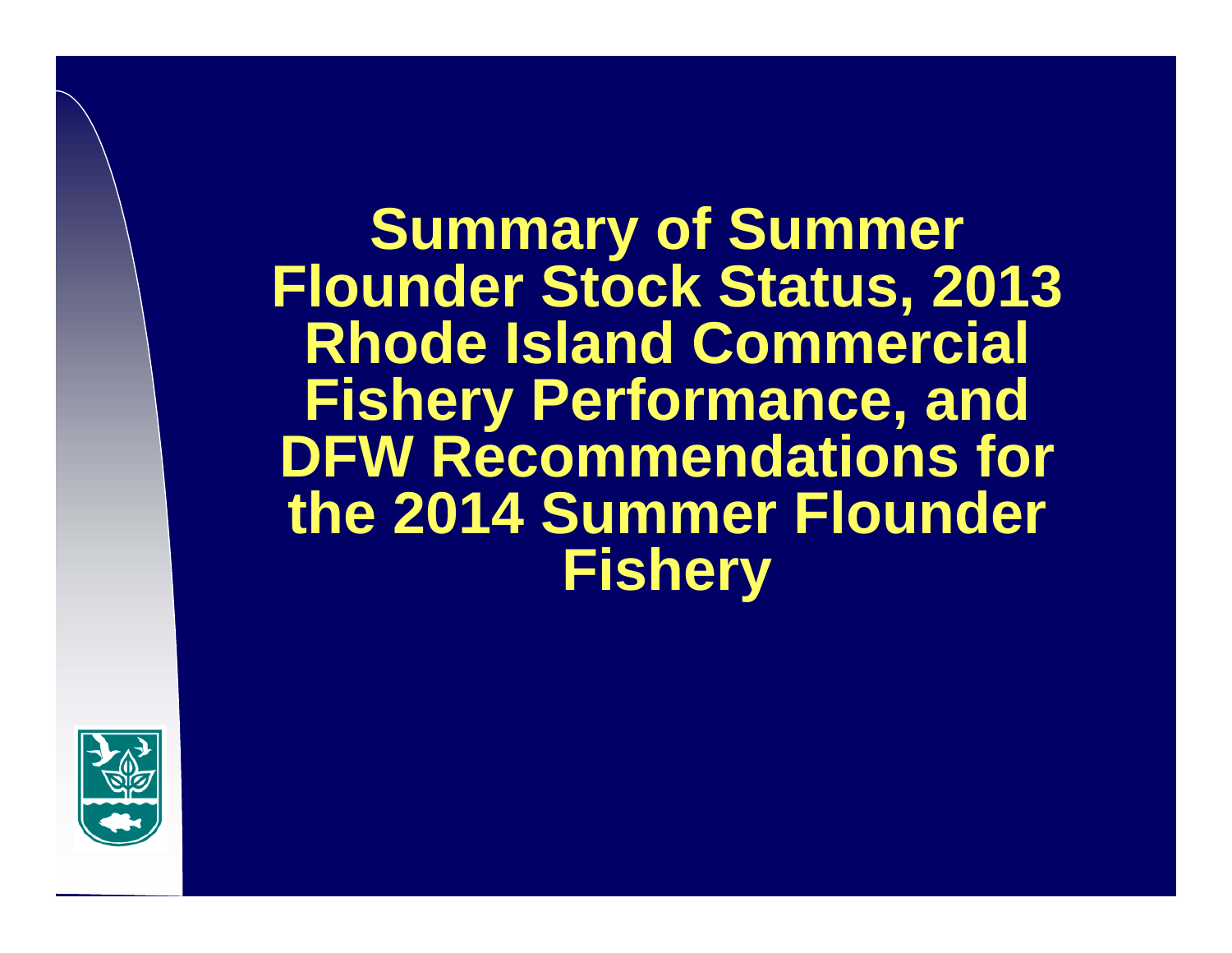## **Summer Flounder Stock Status**

#### **Stock Status:**

٠

**Benchmark in 2013: SAW/SARC 57 and peer review**

**The summer flounder stock is not overfished and overfishing is not occurring relative to biological reference points.** 

**Further summer flounder is considered rebuilt.**

**Fishing mortality was estimated to be 0.285 in 2012, below the threshold F reference point = 0.309 but above the F target = 0.255.** 



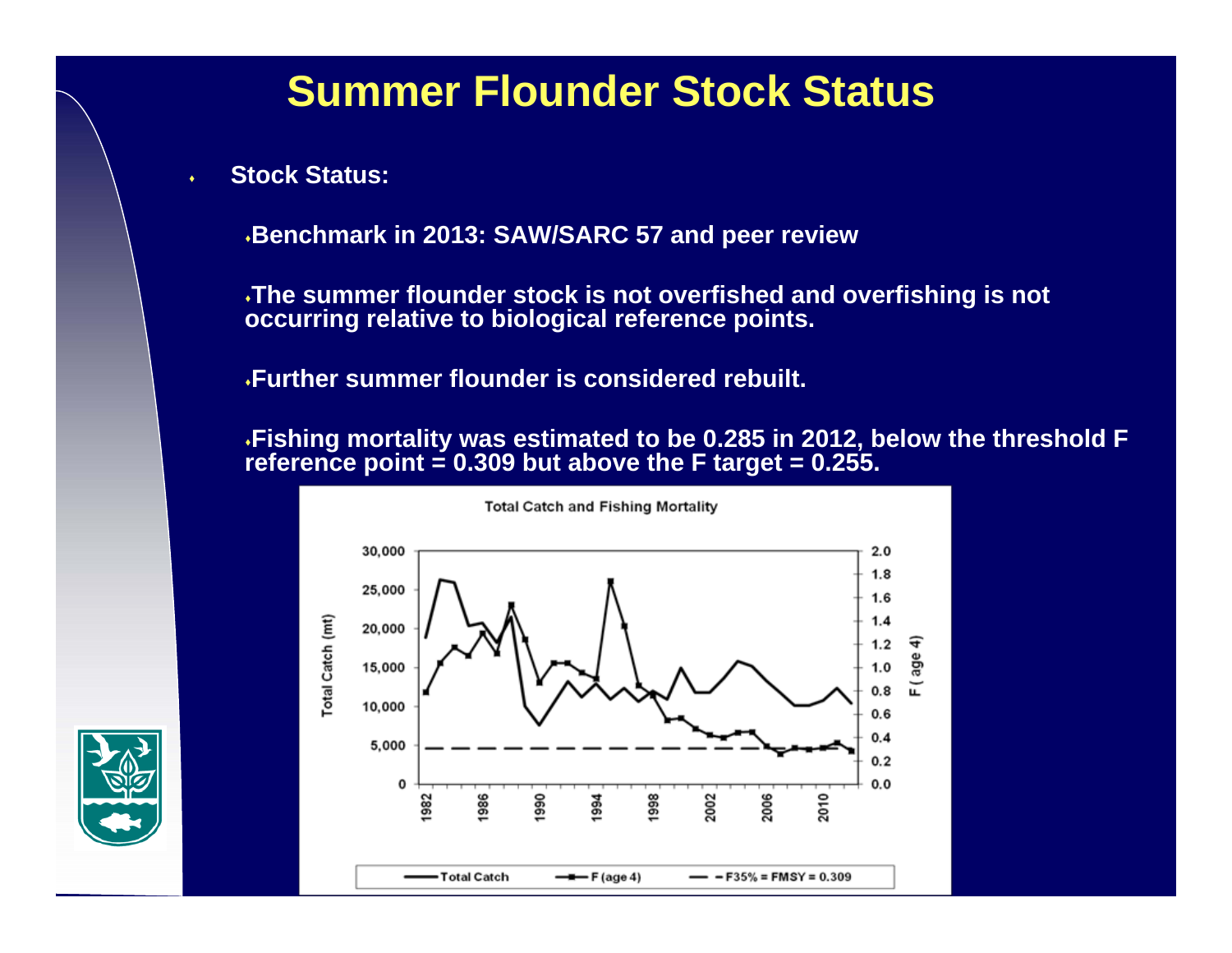## **Summer Flounder Stock Status**

**Stock Status:**

٠

**SSB estimated to be 113 m lbs in 2012, below the SSB reference point = 137.6 m lbs but above the SSB threshold = 66.2 m lbs.** 

**The 2011 year class is currently estimated to be about 26 million fish, below the average of 42 million fish**

**A retrospective pattern in recruitment is evident, the 2008 and 2009 large year classes have dropped significantly in recent updates**

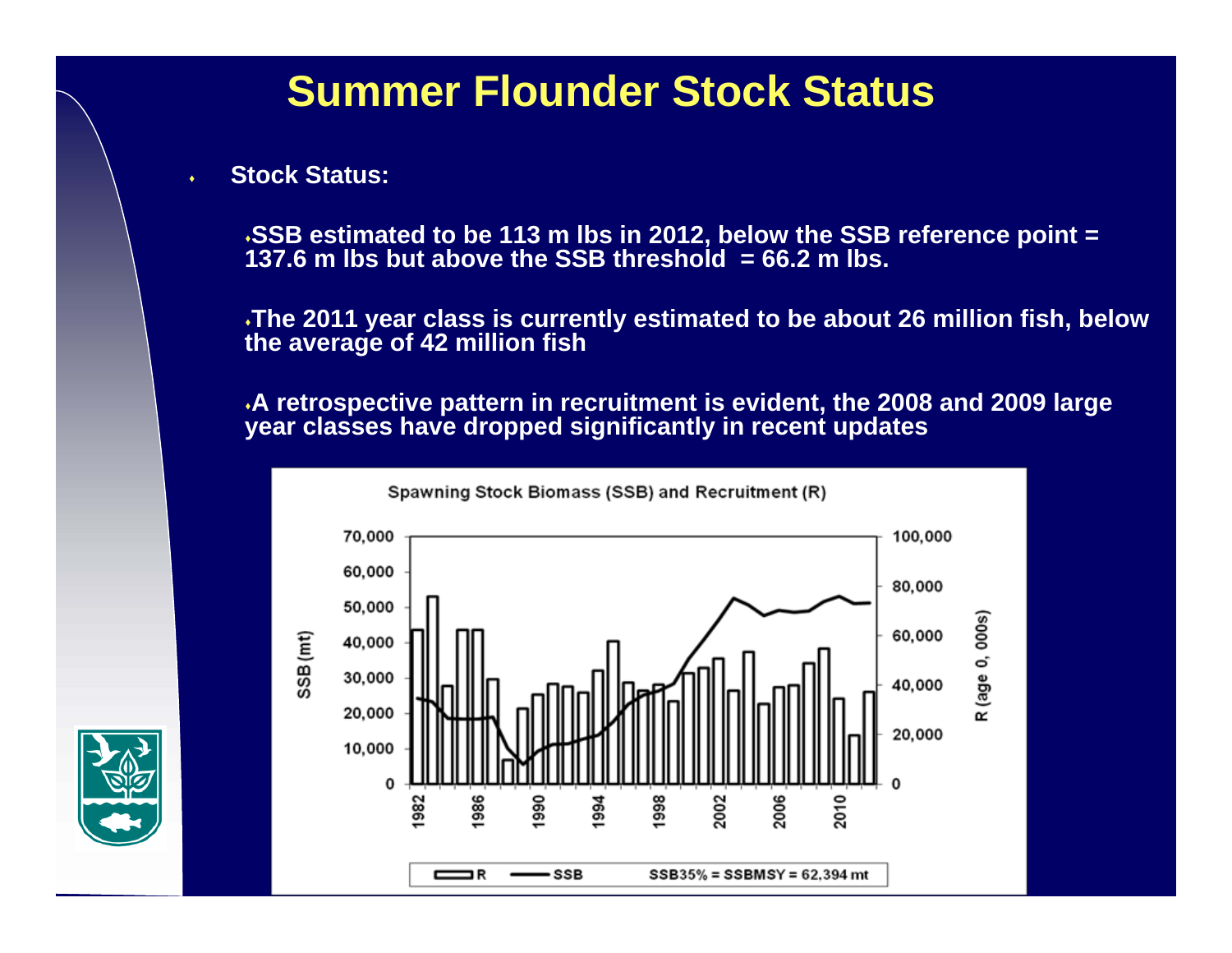**Multi-year specifications in place for 2013 and 2014**

**2013 ABC derived using: SSB/SSBMSY = 92%; P\* = 0.364; lognormal OFL distribution with CV = 100%**

**Constant F=0.224 to derive 2014 ABC 2014 needs re-evaluation due to recent stock assessment**

**Level 3 stock assessment**

**3 year ABC recommendations**

#### **ABC calculations:**

**Applied 60% CV instead of default 100% Based on presentation of the distribution of CV's in published simulation experiments in which assessment model fully reflected the underlying population dynamics MC did not recommend addition of management uncertainty**

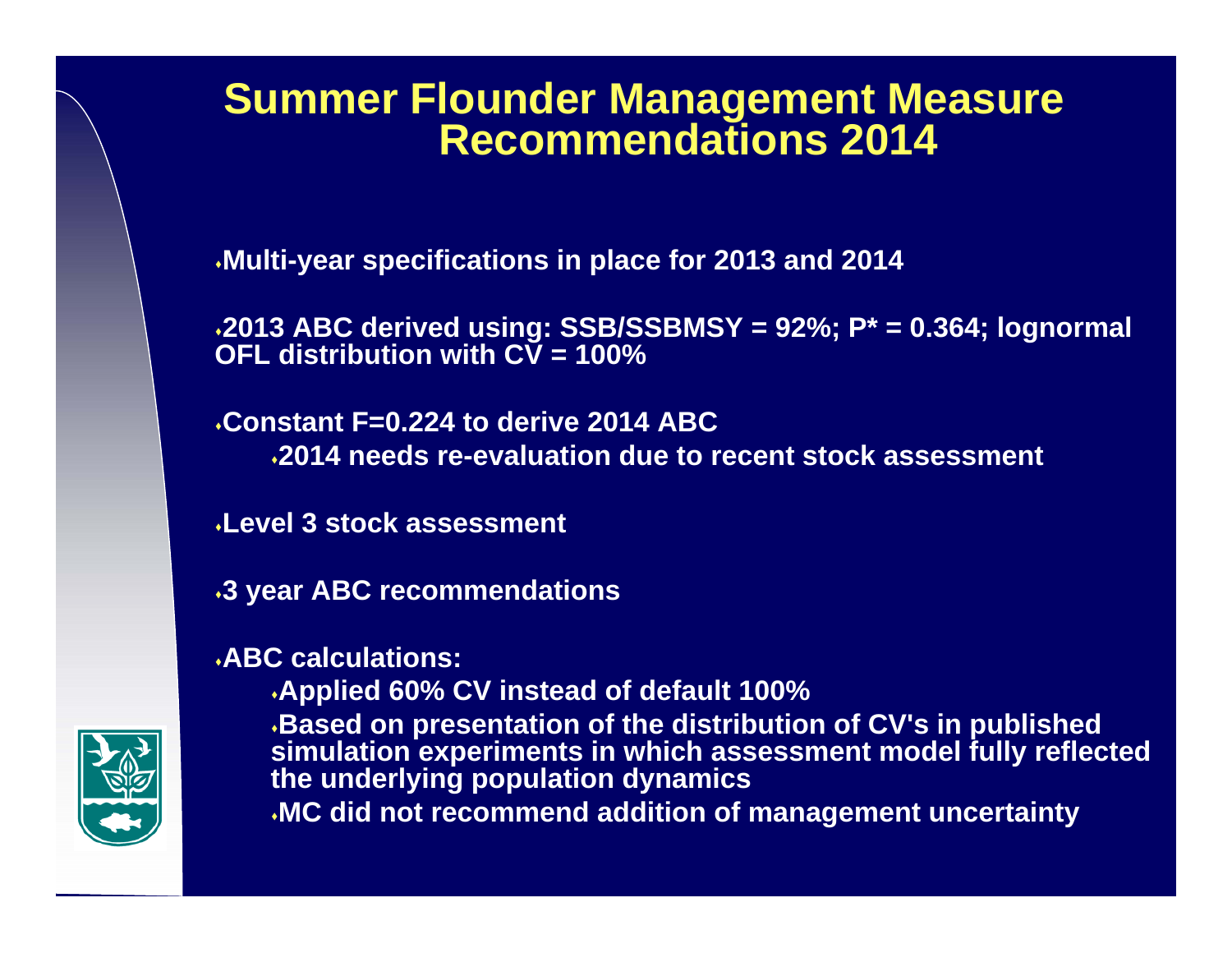| Year | OFL  | <b>Total</b><br><b>Catch</b><br><b>ABC</b> | <b>Landings Discards</b> |     | $\mathbf F$ | <b>SSB</b>   |
|------|------|--------------------------------------------|--------------------------|-----|-------------|--------------|
| 2013 | 29.8 | 22.3                                       | 18.5                     | 3.8 | 0.250       | 124.9        |
| 2014 | 26.8 | 21.9                                       | 18.1                     | 3.9 | 0.248       | 130.0        |
| 2015 | 27.1 | 22.8                                       | 18.4                     | 4.3 | 0.255       | <b>136.0</b> |
| 2016 | 28.1 | 24.2                                       | 19.6                     | 4.7 | 0.263       | 140.8        |



**Table in millions of pounds**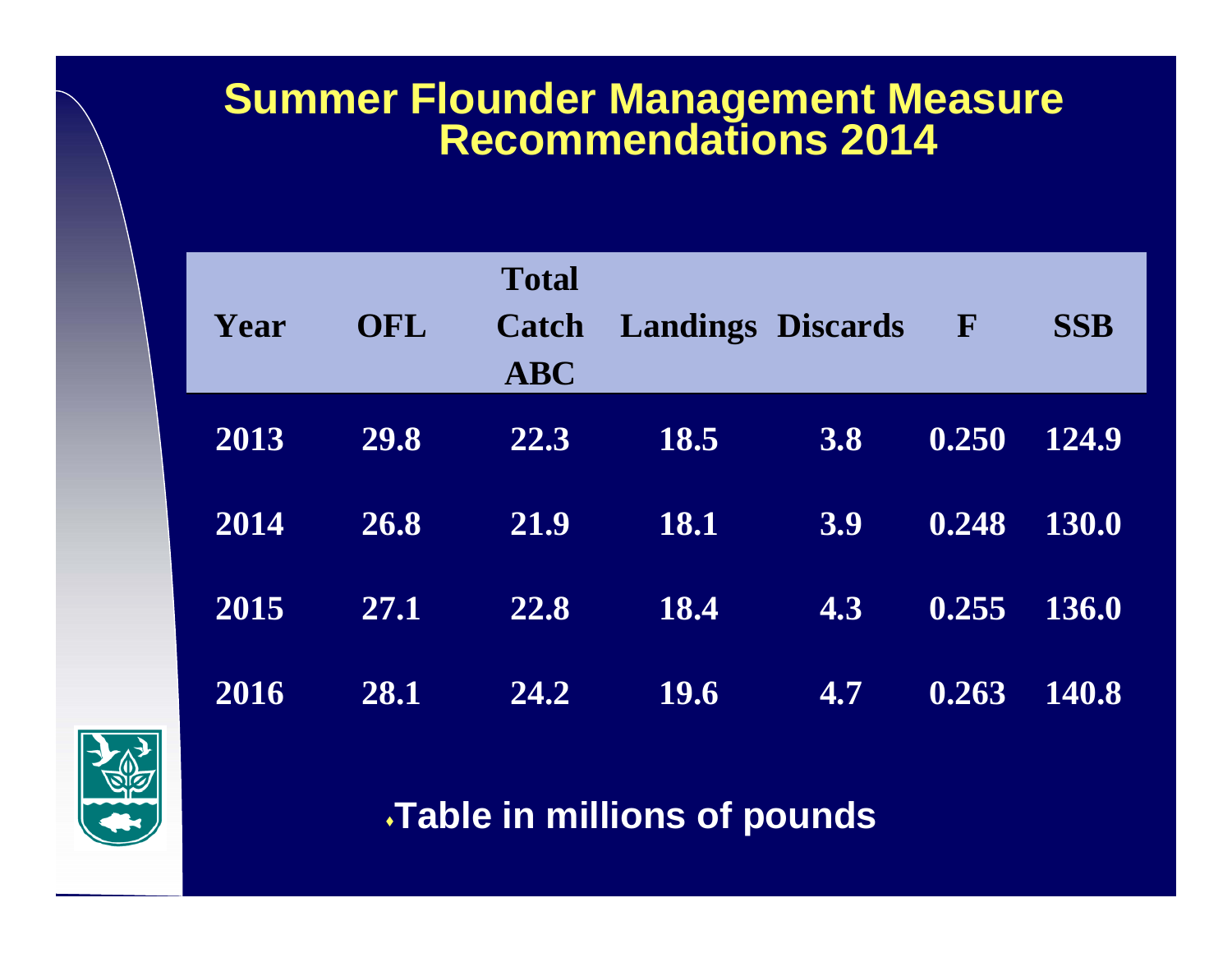|                                    | 2014                    | 2015                     |  |
|------------------------------------|-------------------------|--------------------------|--|
| <b>ABC</b>                         | 21.94 mil lb (9,950 mt) | 22.77 mil lb (10,329 mt) |  |
| <b>Commercial ACL</b><br>$= ACT$   | 12.94 mil lb (5,869 mt) | 13.42 mil lb (6,085 mt)  |  |
| <b>Recreational ACL</b><br>$= ACT$ | 9.00 mil lb (4,081 mt)  | 9.36 mil lb (4,244 mt)   |  |
| <b>Commercial</b><br>Quota (adj)   | 10.51 mil lb (4,767 mt) | 10.74 mil lb (4,870 mt)  |  |
| <b>Rec. Harvest Limit</b><br>(adj) | 7.01 mil lb (3,178 mt)  | 7.16 mil lb (3,247 mt)   |  |

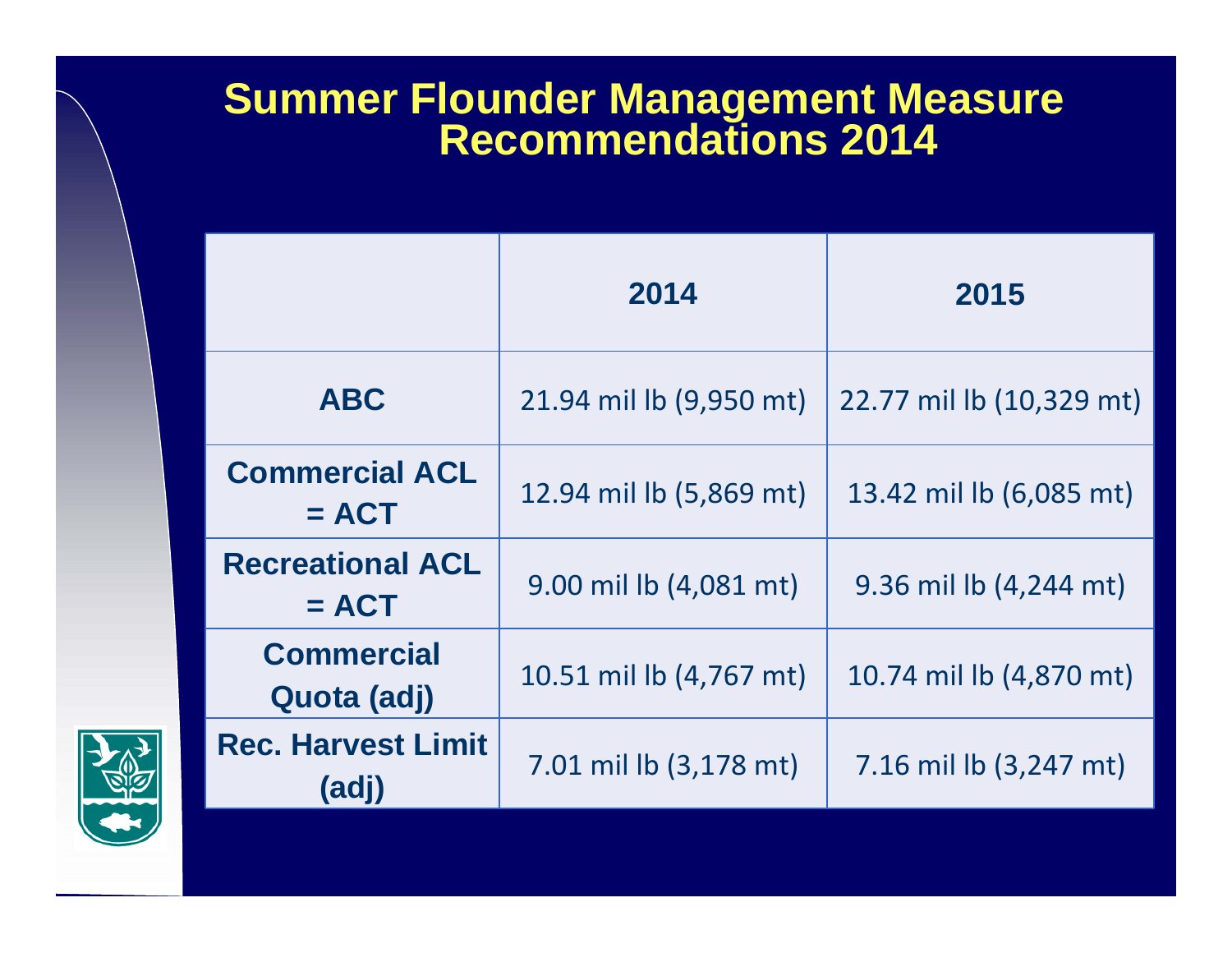|                      | 2013 | 2014 (current) | <b>2014 (staff</b><br>recom.<br>revised) | % change<br>(2014 staff<br>rec. revised<br><b>vs. 2014</b><br>current) |
|----------------------|------|----------------|------------------------------------------|------------------------------------------------------------------------|
| <b>ABC</b><br>(mlbs) | 22.3 | 22.2           | 21.9                                     | $-1.4\%$                                                               |



**No changes to current minimum size (14 in), gear requirements, or exemption programs**

**Up to 3% of TAL be made available to RSA program**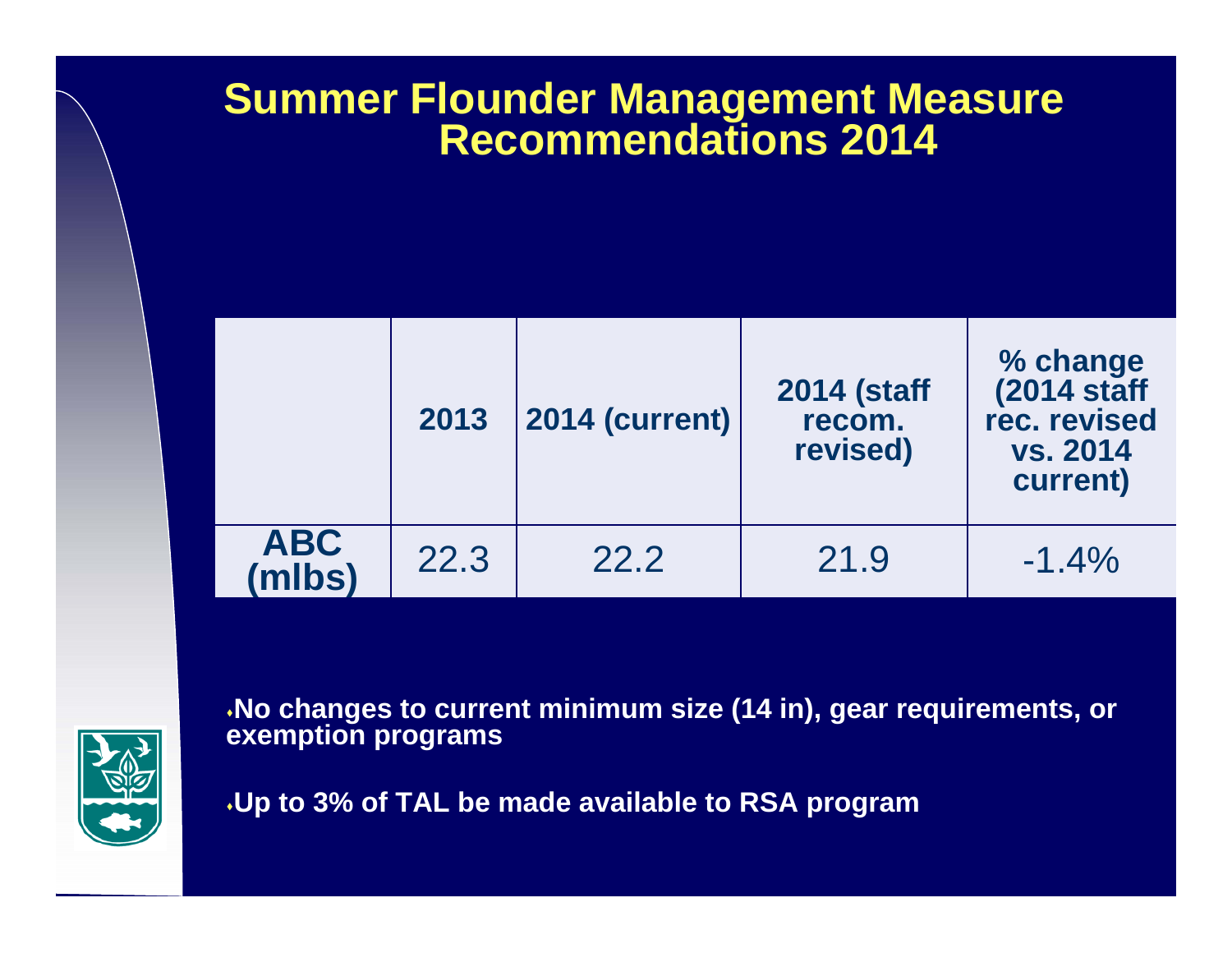# **RI Fishery Performance - Commercial Landings**



#### **Possession Limit Changes:**

- 1/1/13 Began @ 300 lbs/day
- 2/3/13 Winter aggregate began @ 2500 lbs/wk; Daily limit remained @ 300 lbs/day
- 3/3/13 Aggregate dropped to 2000 lbs/wk; Daily limit remained @ 300 lbs/day
- 4/14/13 Dropped to 1000 lbs/wk (aggregate); 200 lbs/day
- 4/21/13 Closed Winter aggregate and dropped to 100 lbs/day
- 6/1/13 Summer Aggregate began @ 700 lbs/wk; Daily limit remained @ 100 lbs/day
- 6/23/13 Dropped to 350 lbs/wk (aggregate); 50 lbs/day

8/25/13 - Closed Summer Aggregate and remained @ 50 lbs/day 10/10/13 - CLOSED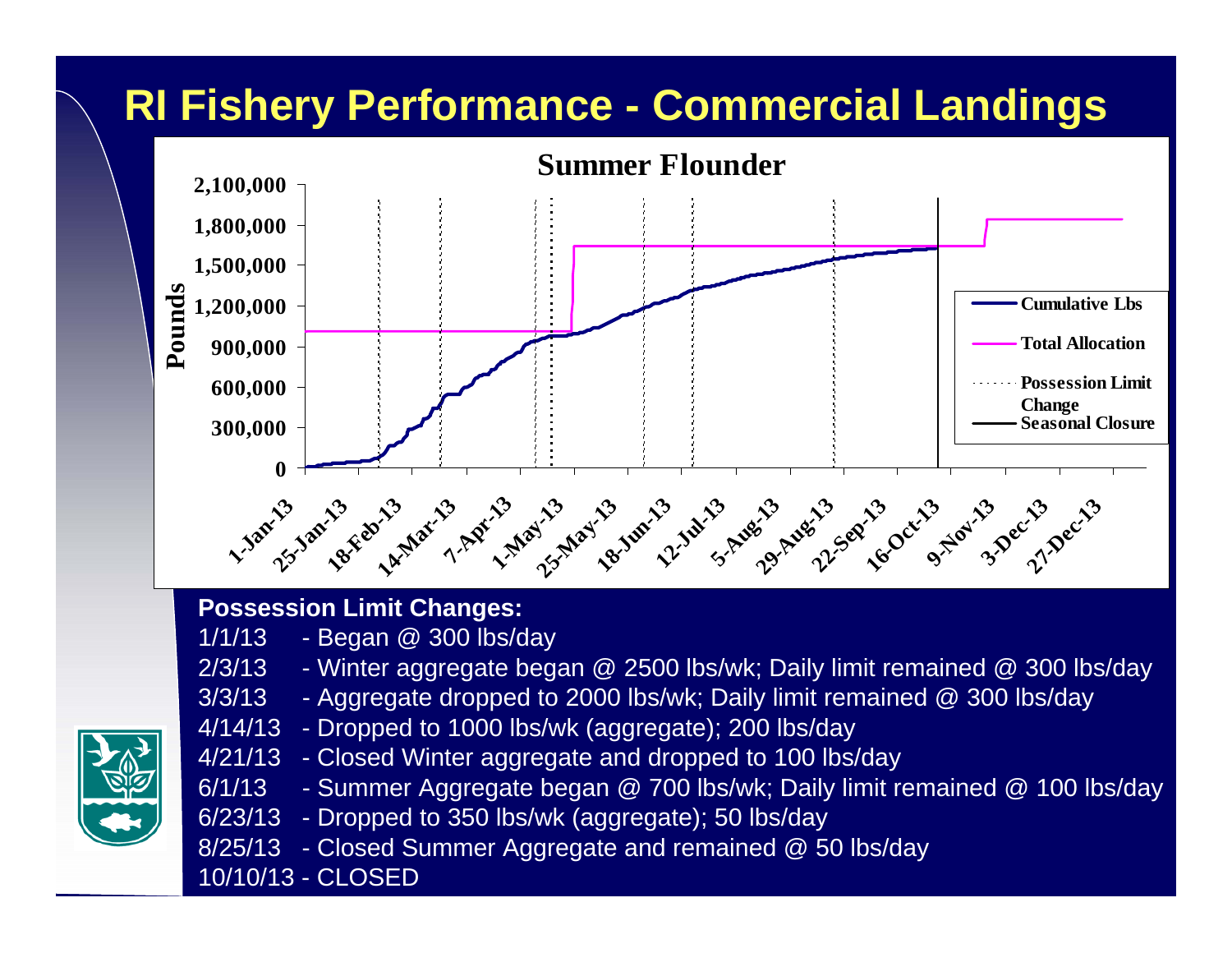## **RI Fishery Performance – Dealer Reporting**



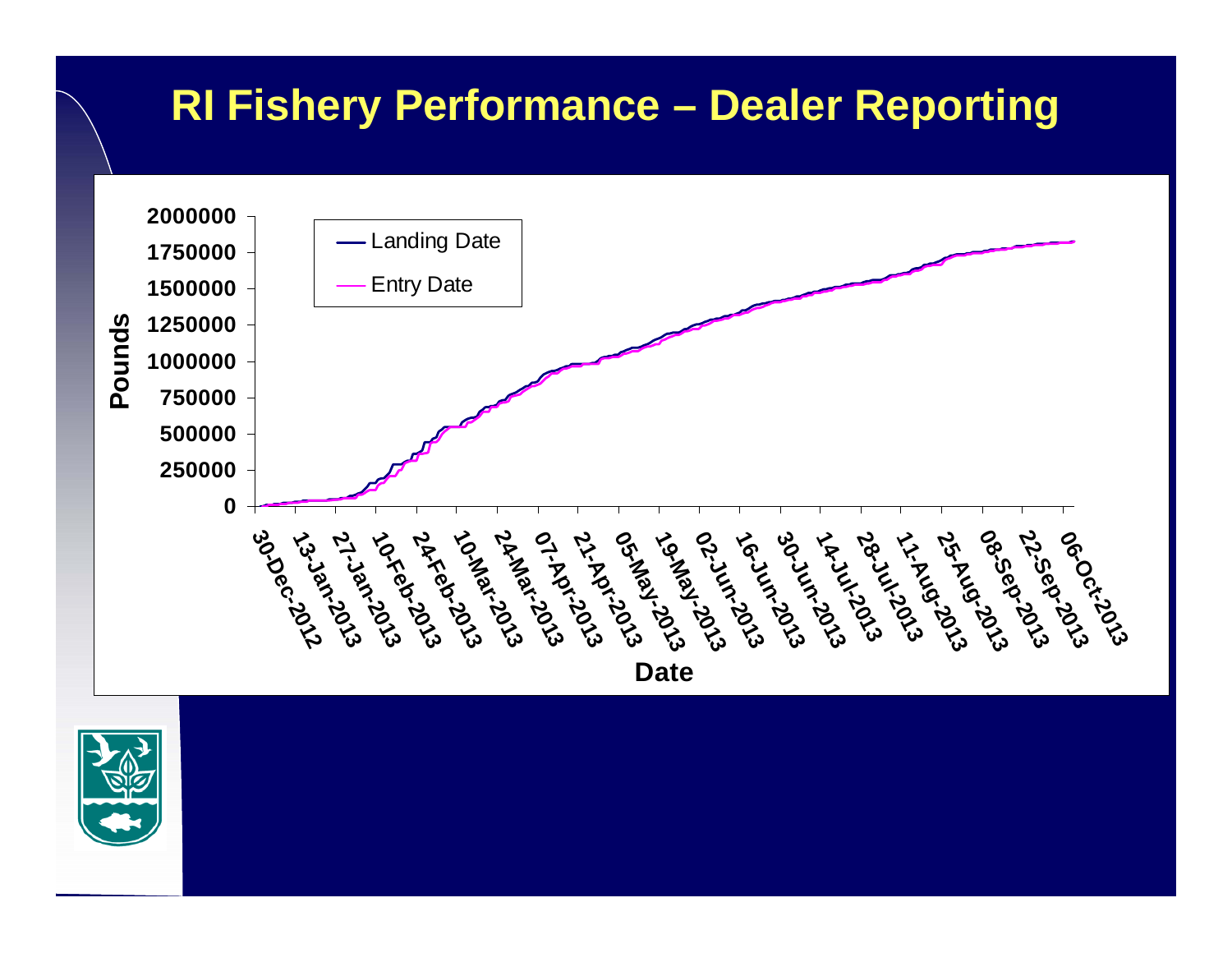### **Commercial Landings – Change in Effort Within Season 2013**



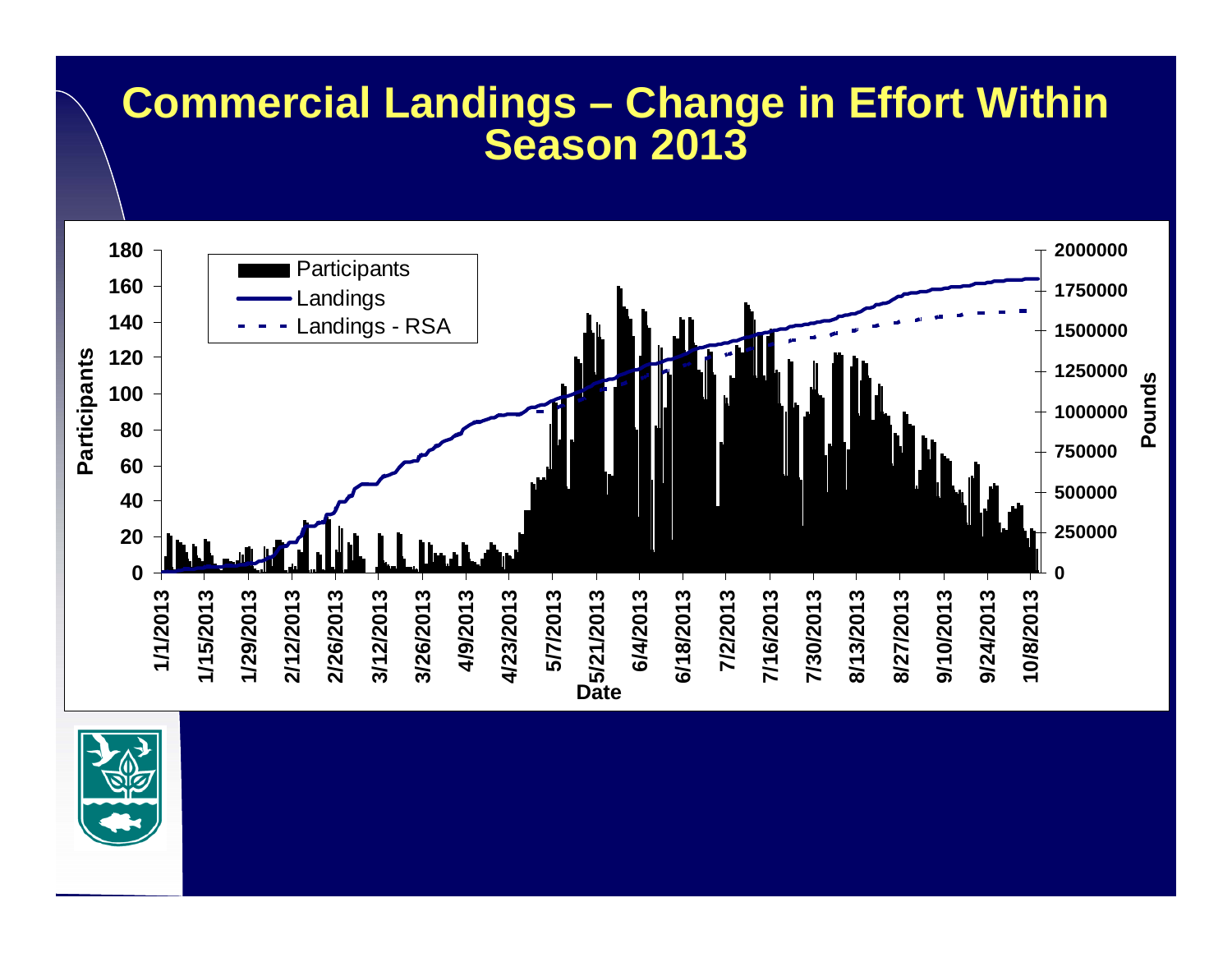#### **Commercial Landings – Change in Effort Between Years**



Data is only through late September in each year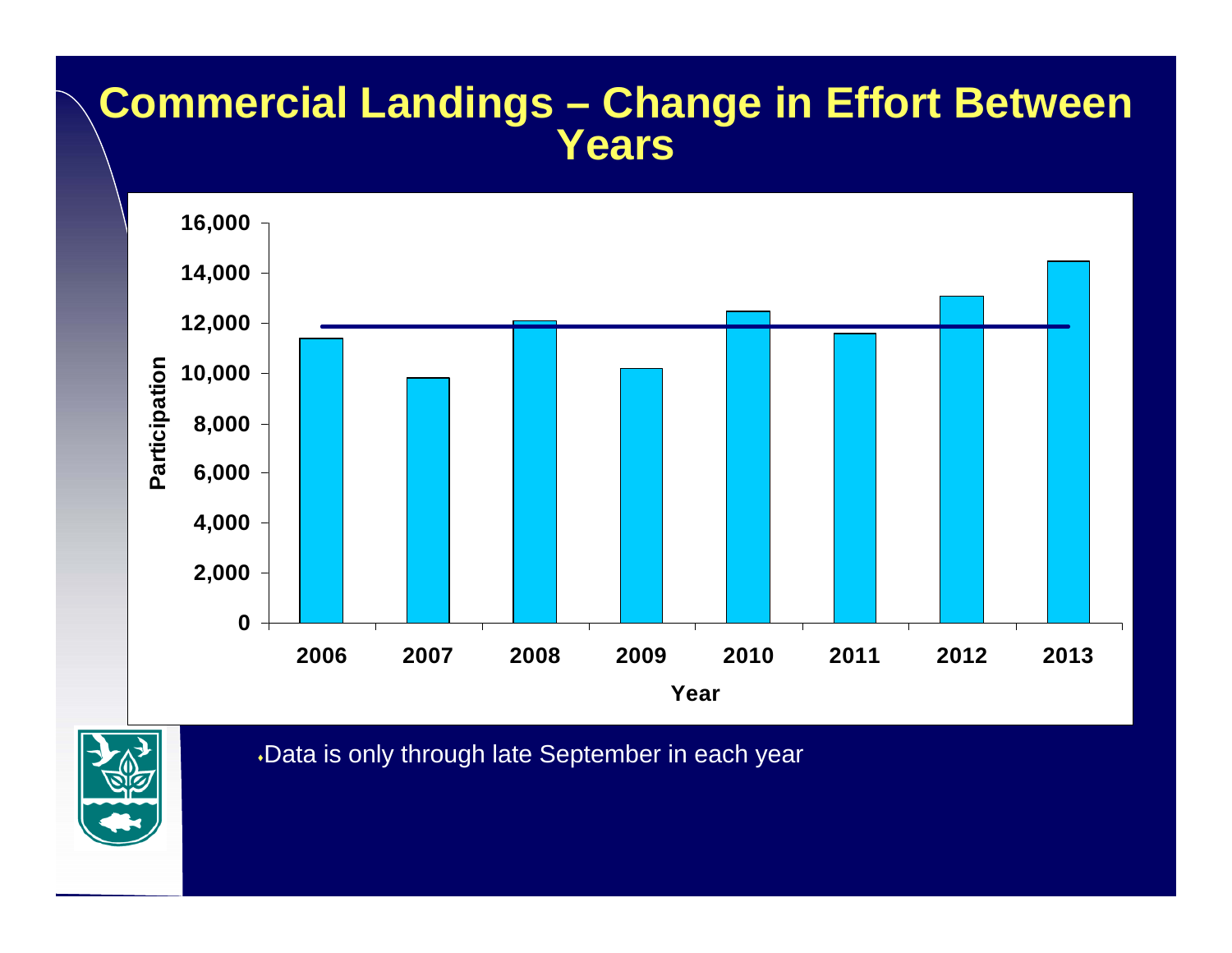## **Commercial Landings – Aggregate Program**

 **Total participation was 55 in the Winter Aggregate Program and 12 in the Summer Aggregate Program**

 **Total times participants landed over the weekly aggregate amount were 7**

 **The total additional pounds landed for entire state period (to date) were 2,238 lbs (less than 1% of Allocation)**

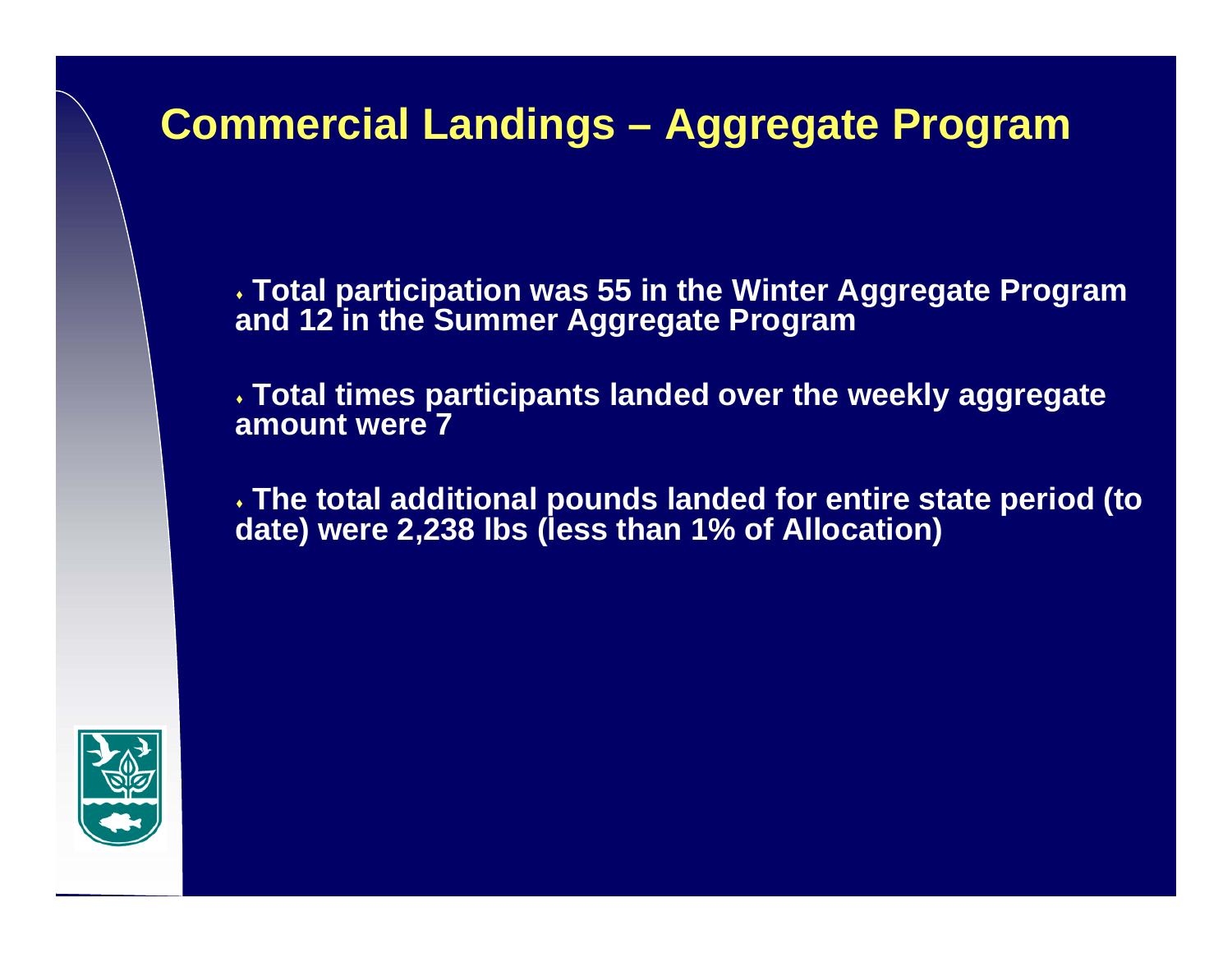## **RI Commercial Fishery Performance**

- ٠ **There was a 28,042 pound underage in first period (3% of total quota)**
- ٠ **This underage was split between the two remaining sub periods per regulation, therefore each sub period gained 14,021 lbs**
- **The possession limit dropped below 100 pounds on 6/23/13 in the summer sub period in an effort to avoid an overage or closure**
- ٠ **The summer sub period CLOSED on 10/10/13 despite efforts to avoid this, as of today's meeting there is 6,065 lbs remaining to be rolled into the last sub-period**
	- **Effort to date reached a maximum of 160 participants per day on May 28th**



 $\ddot{\bullet}$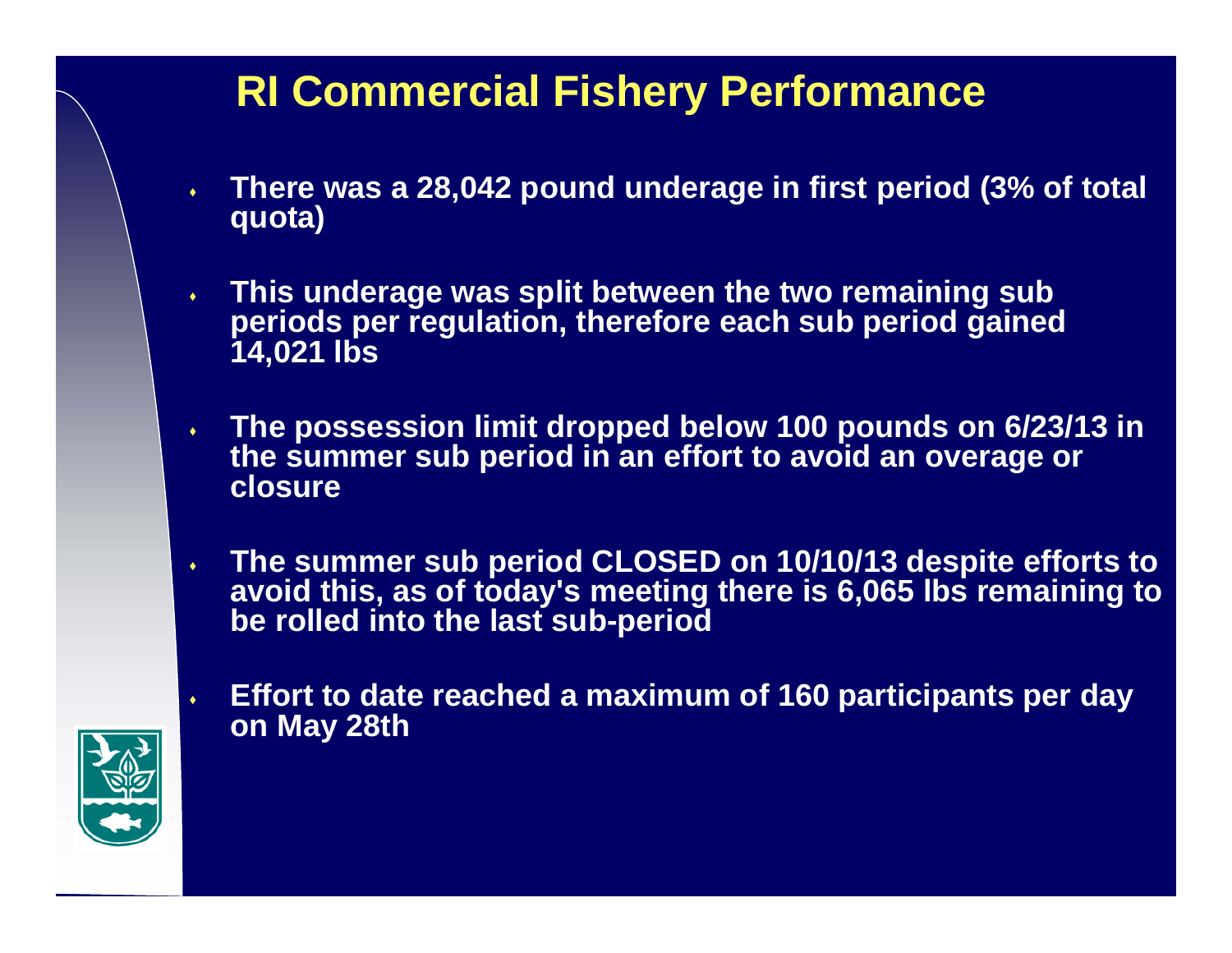## **Preliminary 2013 Commercial Allocations**

**RI 2014 Projected Commercial Quota (-RSA) = 1,758,218 lbs**

**RI 2013 Commercial Quota = 1,794,100 lbs**

**2014 has a decrease of 35,882 lbs (2% decrease)**

**2014 Allocations based on estimated RI Quota: Winter 1 54% = 949,438 lbs Summer 35% = 615,376 lbs Winter 2 11% = 193,404 lbs**



**For reference, 2013 adjusted allocations: Winter 1 54% = 968,814 lbs Summer 35% = 627,935 lbs Winter 2 11% = 197,351 lbs**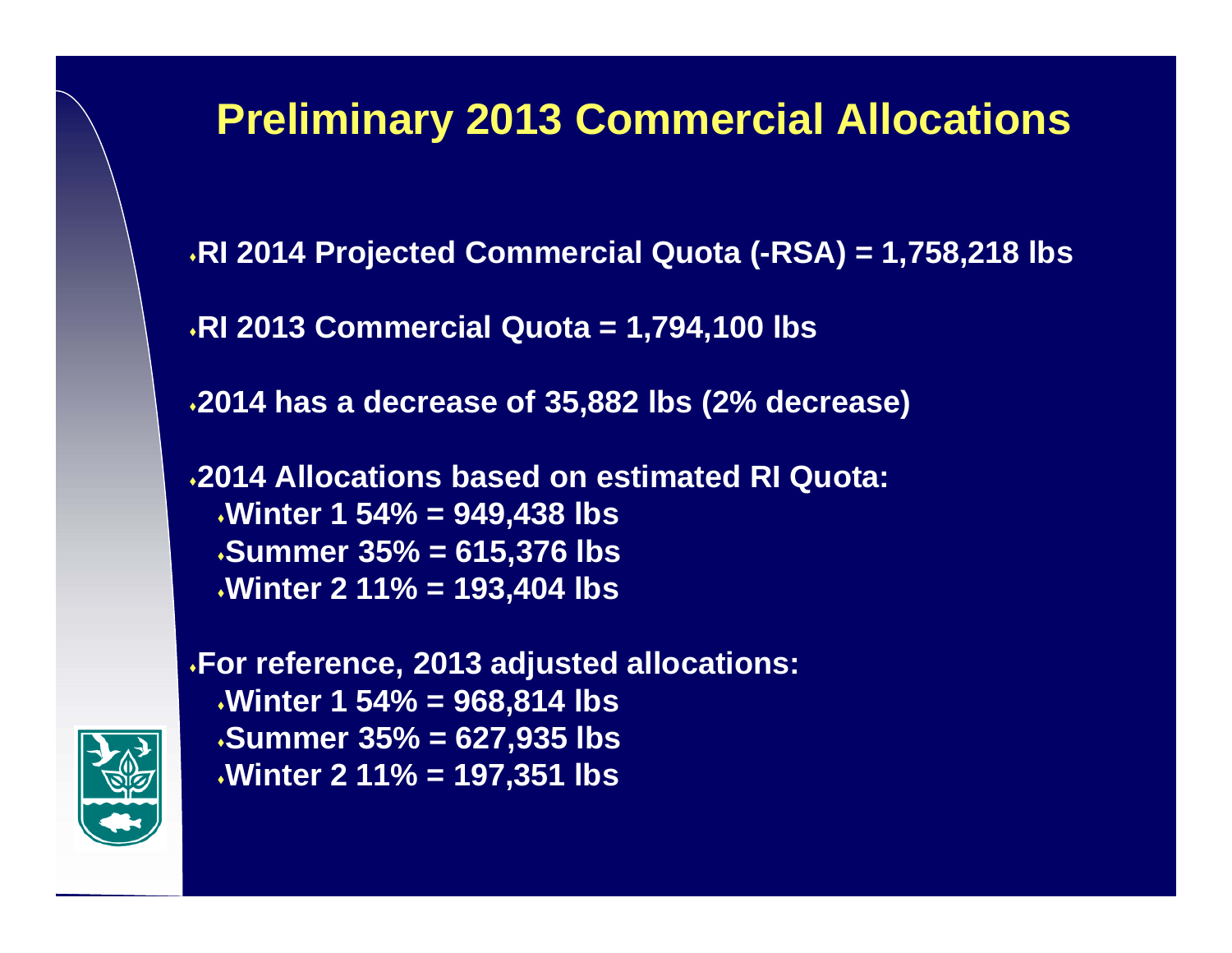## **DEM/Marine Fisheries Proposed Changes**

- **The Division feels that the current long summer sub period is not accommodating to the different user groups participating in the beginning and the end of the period**
- **As well the Division feels the current long summer sub period does not reflect the biological characteristics, e.g. the migratory patterns, of the current stock when in local waters**



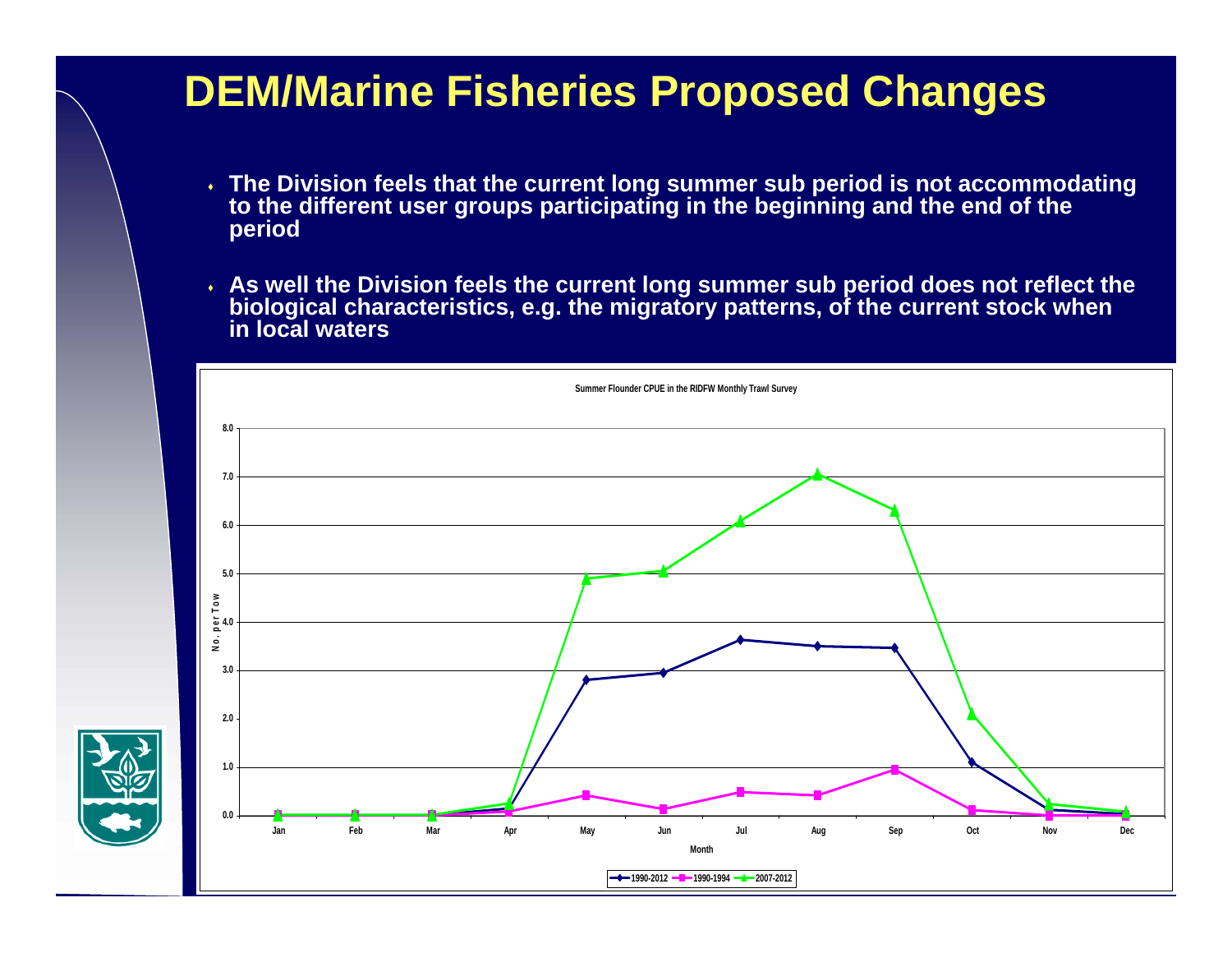## **DEM/Marine Fisheries Proposed Changes**

- **The Division recommends the following starting possession limits for 2014:**
	- **Winter 1 = 200/day; Aggregate Period 2,000/week or 200/day**
	- **Summer = 100/day; Aggregate Period 700/week or 100/day**
	- **Winter 2 = 200/day**
- **Further the Division proposes 2 options for altering the sub periods as follows:**
	- **Option 1:**

**Winter 1 (1/1 – 4/30; 54%) = 200/day; Aggr Period 2,000/week or 200/day**

- **Summer (5/1 9/15; 35%) = 100/day; Aggr Period 700/week or 100/day**
- **Winter 2 (9/16 12/31; 11%) = 200/day**
- **Option 2:**
	- **Winter 1 (1/1 4/30; 54%) = 200/day; Aggr Period 2,000/week or 200/day**
	- **Summer (5/1 9/15; 28%) = 100/day; Aggr Period 700/week or 100/day**
	- **Winter 2 (9/16 12/31; 18%) = 200/day**
- **As well, in an effort to look towards providing fishermen with more flexibility, the Division offers the following for consideration:**
	- **Review existing exempt certificates**
	- **If not active for 5 years, add to latent permit list**
	- **Allow application for these latent exempt certificates and distribute via lottery**

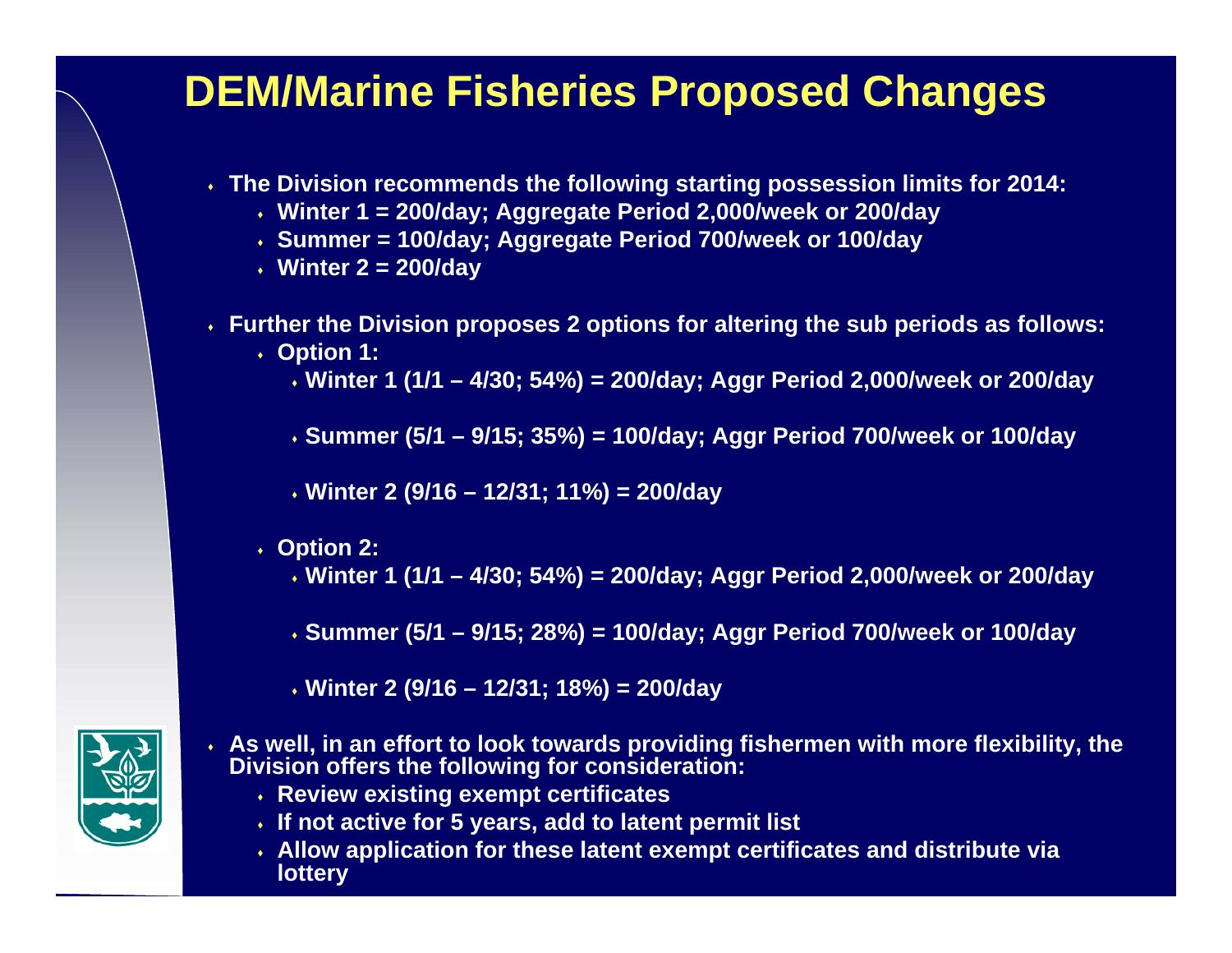## **DEM/Marine Fisheries Additional Proposal**

- ٠ **During 2014, DEM will begin to formulate a hybrid sector proposal to be brought forward during the 2015 specification setting process**
	- $\blacklozenge$  **Based on results of symposium and workshop, most agreed that the program met 3 main goals: safety, resource benefits, economic benefits**
	- $\blacklozenge$  **There was still much hesitancy and comment stating that these benefits could be achieved through other means**
	- $\blacklozenge$  **Other approaches to flexibility were offered, none were embraced**

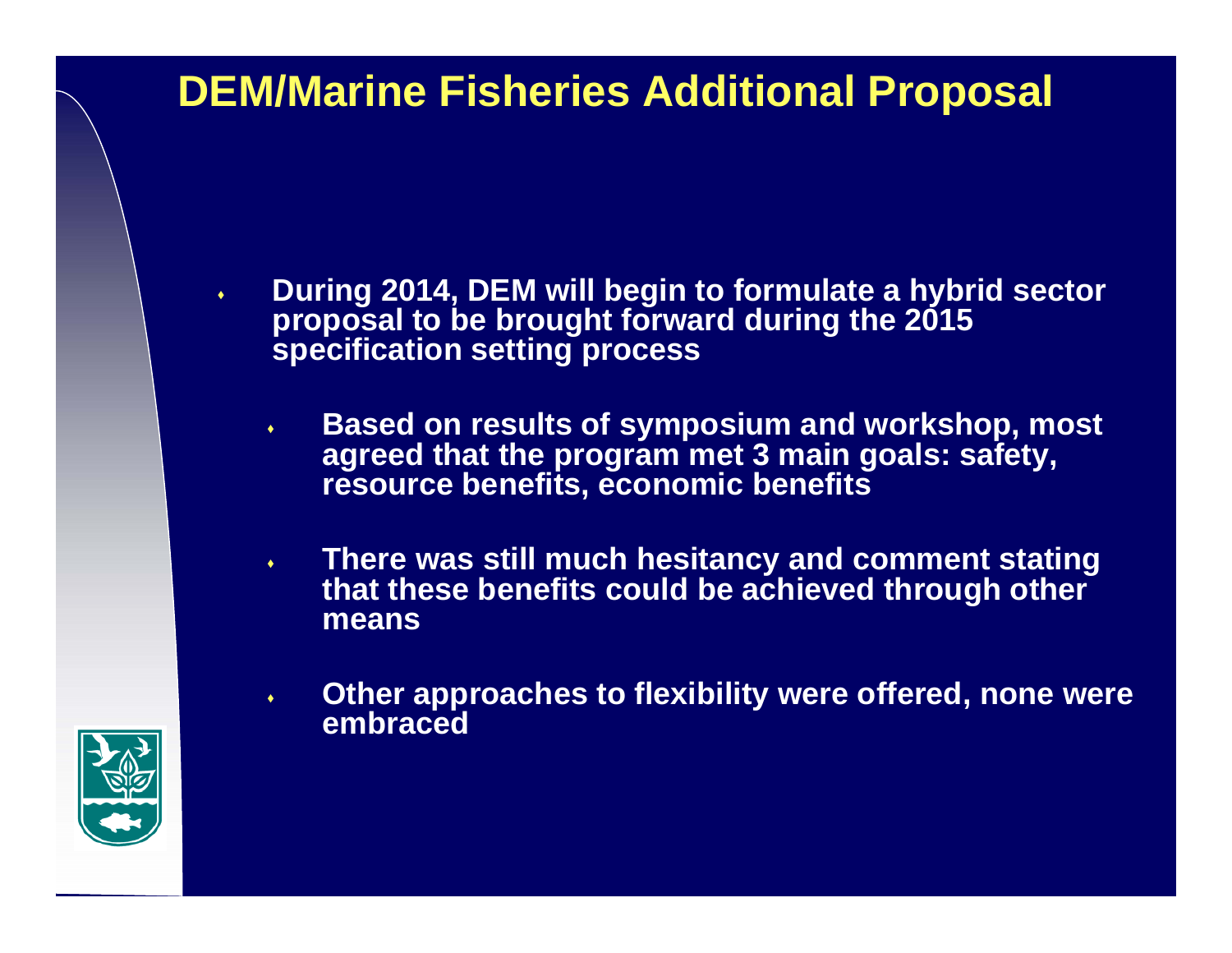## **DEM/Marine Fisheries Additional Proposal**

- $\blacklozenge$  **A hybrid program will be developed with the following general characteristics:**
	- **1. 35% of the states quota will remain in a common pool fishery and can not be allocated in to a sector.**
	- **2. Quota remaining after calculation of the vessels applying to be in a sector will be added to the common pool fisheries allocation.**
	- **3. Vessel allocations determined by SAFIS landings for 2011 2013 to determine recent historical landings rates for each vessel.**
	- **4. An additional amount will be added that considers vessel size.**
	- **5. Each sector must consist of a min of two independently owned vessels, with a max being ten vessels. Must have a sector manager.**